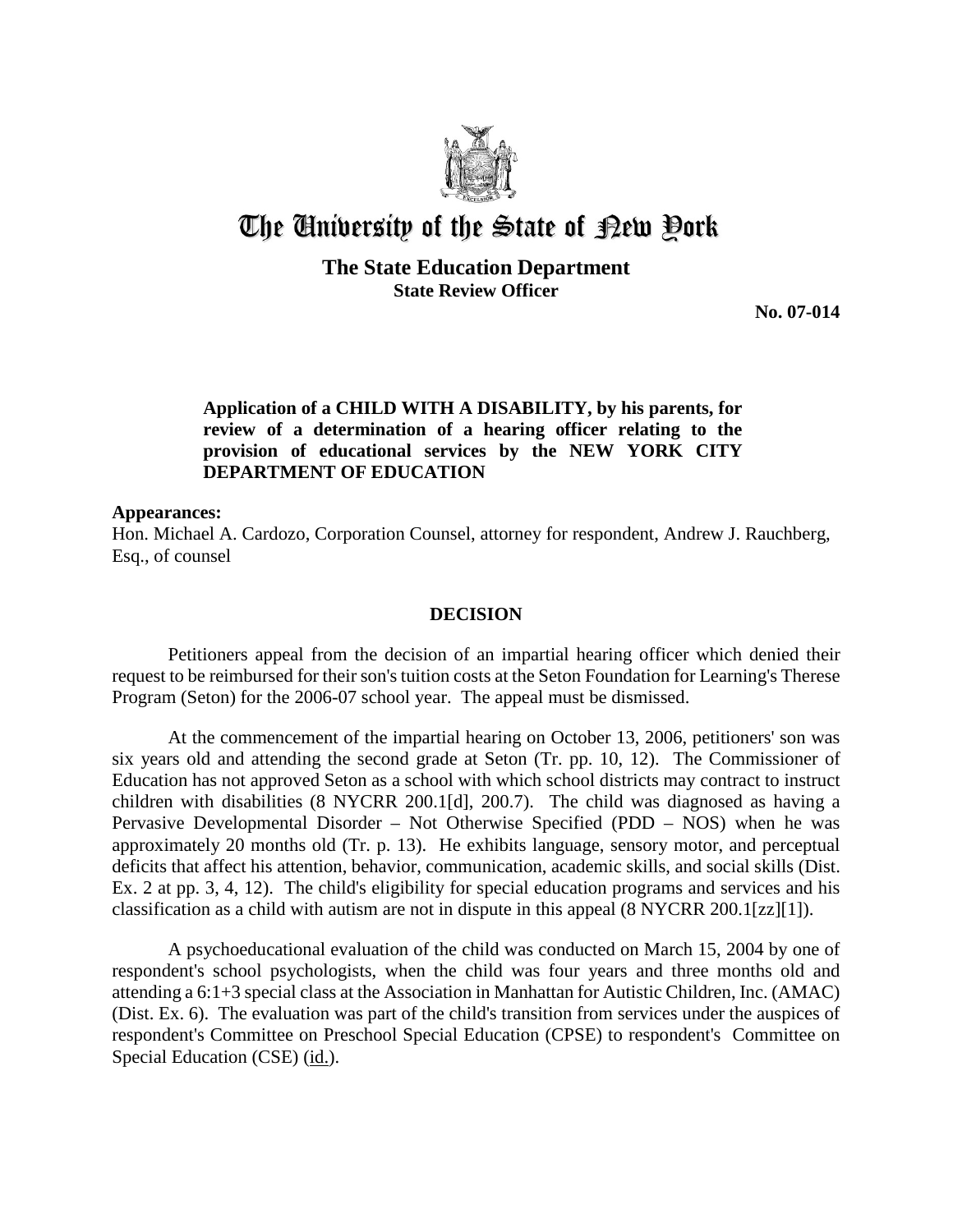The psychologist administered the classroom edition of the Vineland Adaptive Behavior Scales (Vineland) and the Childhood Autism Rating Scale (CARS), and attempted to administer selected subtests of the Wechsler Preschool and Primary Scale of Intelligence – Revised (WPPSI-R) (Dist. Ex. 6 at pp. 1-2). The psychologist also completed a classroom observation and an interview with the child's teacher (Dist. Ex. 6 at p. 2). The psychologist reported that he was unable to obtain a true composite score from the administration of selected subtests of the WPPSI-R due to the child's delays in communication, cognition, and socialization, but the evaluator was able to identify specific behaviors and cognitive skills (id.). The child independently completed various bordered puzzles and a borderless puzzle of a car but required a primary food reinforcer in order to complete a borderless puzzle of a child's face (id.). The child was unable to point to various items in an array when given a description of the item (id.). Completion of the Vineland yielded an adaptive behavior composite score of 80, in the low average range, and standard scores of 77 in communication, 81 in daily living skills, 72 in socialization, and 105 in motor skills (id.). The child received a score of 33.5 on the CARS placing him in the mildly to moderately autistic range (id.).

Results of the psychologist's interview with the child's teacher revealed that the child exhibited poor eye contact but occasionally initiated attention from adults and peers (Dist. Ex. 6 at p. 2). The child imitated sounds, words, and movements, but had difficulty following two step directions (id.). The child often cried out in defiance or for no reason, often laughed inappropriately, exhibited difficulty sitting still or was "fidgety," exhibited difficulty transitioning from a desired activity and often cried or had a tantrum, and was unaware of danger (id.). The child responded to his name from a distance and was verbal but cried out in a tantrum if his nonverbal attempts to express a want or need were not immediately understood (id.). The psychologist also observed the child in the classroom during a 20-minute circle time activity (id.). The child was easily distracted and required verbal prompts for redirection but sat in his seat independently (id.). The child successfully placed cards on a board indicating his name and the date, identified numbers, and pointed to the days of the week, but he required prompting to clap hands (id.). The psychologist recommended a small self-contained class for the child to address his speech and language deficits, social skills development, and communication skills (Dist. Ex. 6 at p. 3).

As referenced in the child's April 25, 2005 individualized education plan (IEP), the child was evaluated in October 2004 with an assessment referred to in the record as the "Brigance Inventory" (Brigance) (Dist. Ex. 4 at p. 3). The child's decoding, reading comprehension, listening comprehension, writing, computation, and problem solving skills were all determined to be at the kindergarten/grade one instructional level (id.).

For the 2004-05 school year, respondent's CSE recommended, and the child attended, a 12-month school year kindergarten in a 6:1+1 special class for children with autism at respondent's P373R, a specialized instructional environment which contains five 6:1+1 classes specifically for children with autism spectrum disorders (Parent Ex. I at p. 1). While at P373R the child received related services of speech-language therapy and occupational therapy (Parent Ex. N at pp. 1, 13, 15).

Respondent's CSE convened on February 21, 2005 for the child's annual review and to develop his IEP for the 2005-06 school year when he would be in the first grade (Dist. Ex. 4). The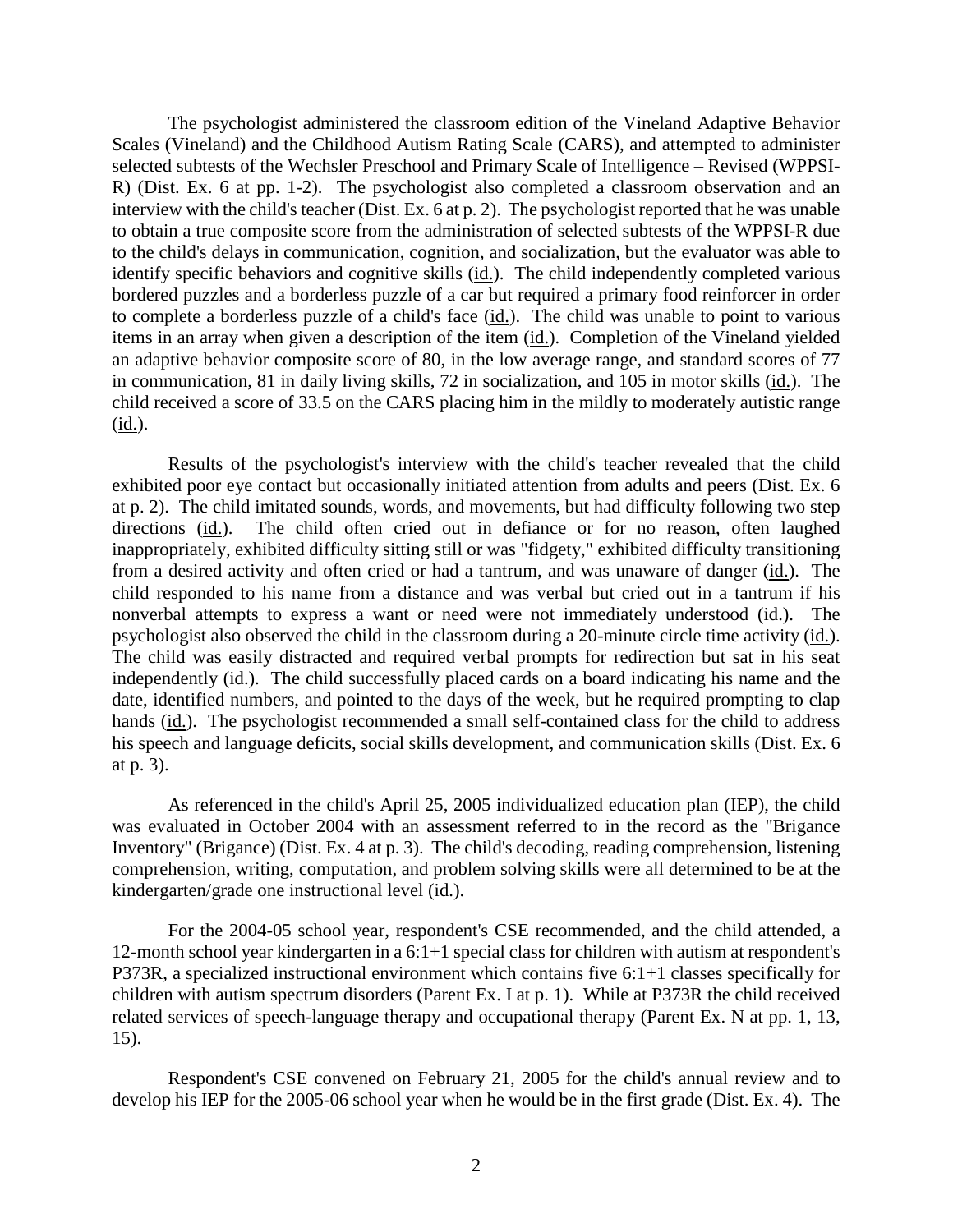CSE again recommended, and the child attended, a 12-month school year program consisting of a 6:1+1 special class at respondent's P373R, with speech-language therapy and occupational therapy (Dist. Ex. 4 at pp. 1, 12, 14). It was determined that the child would not participate in state and local assessments due to his cognitive and adaptive behavior deficits and would instead be provided with alternative assessments by his teachers (Dist. Ex. 4 at p. 14). The IEP reflected that the CSE considered and rejected placement in general education with related services because the child's academic and social emotional skills and needs warranted a much smaller and more structured special class (Dist. Ex. 4 at p. 13). Regarding the child's academic and learning characteristics, the IEP stated that he was able to read many words by sight as well as simple stories from the Reading Milestones curriculum (Dist. Ex. 4 at p. 3). He was unable to answer simple questions without verbal modeling or visual supports and required the use of visual teaching aids for number concepts (id.). The child was described as delayed in his speech, social interest, and play skills (id.).

The child continued to attend respondent's P373R, and in January 2006 he reportedly walked away from his classroom group during toileting and entered another classroom (Tr. p. 156; Parent Ex. M at p. 1). The record reflects that on two additional occasions between January and April 2006 the child again separated himself from his classroom group (Tr. pp. 154-57). The record also reflects that petitioners dispute the facts related to these three incidents (Tr. pp. 341- 43).

Respondent's CSE convened on April 11, 2006 for the child's annual review and to develop his IEP for the 2006-07 school year when he would be in the second grade (Dist. Ex. 2). The IEP stated that the child had made significant progress in reading and was reading at the Red Book #8 level one in the Reading Milestones curriculum (Dist. Ex. 2 at p. 3). The IEP indicated he was often able to answer simple "who," "what," and "where" questions related to the reading text, had started to generalize this knowledge to small group lessons, was able to add and subtract numbers to 10 with the use of a number line or blocks, and was beginning to be less dependant on the use of the manipulatives (id.). The IEP also stated that the child followed one-step directives, required verbal assistance or minimal prompting to complete most tasks, and was able to work in small groups with supervision (id.). The child reportedly had good fine motor skills and enjoyed drawing and coloring (id.). In the area of social/emotional performance, the IEP indicated that the child initiated interaction with his caregivers to express his needs and wishes; however, he did not interact with his peers, preferring parallel play during free periods (Dist. Ex. 2 at p. 4). He was reported to periodically engage in "testing behaviors," described as refusing to work or pushing a classmate and laughing inappropriately (id.). The child was described as aware of his surroundings and motivated to participate in high interest activities; however, when not actively engaged he reportedly demonstrated "out of bounds" behavior (id.). The IEP also stated that the child had walked away from his group during lunch periods and transitions (id.).

The April 11, 2006 CSE recommended continued placement of the child in a 12-month school year program consisting of a 6:1+1 special class in a specialized school (Dist. Ex. 2). The CSE also recommended related services of a half-time crisis management paraprofessional, speech-language therapy, occupational therapy, and counseling (Dist. Ex. 2 at pp. 1, 13, 15). The CSE further recommended that the child continue to participate in alternative assessments (Dist. Ex. 2 at p. 15). The IEP reflected that the CSE considered and rejected placement in general education with related services because the child's academic and social-emotional skills and needs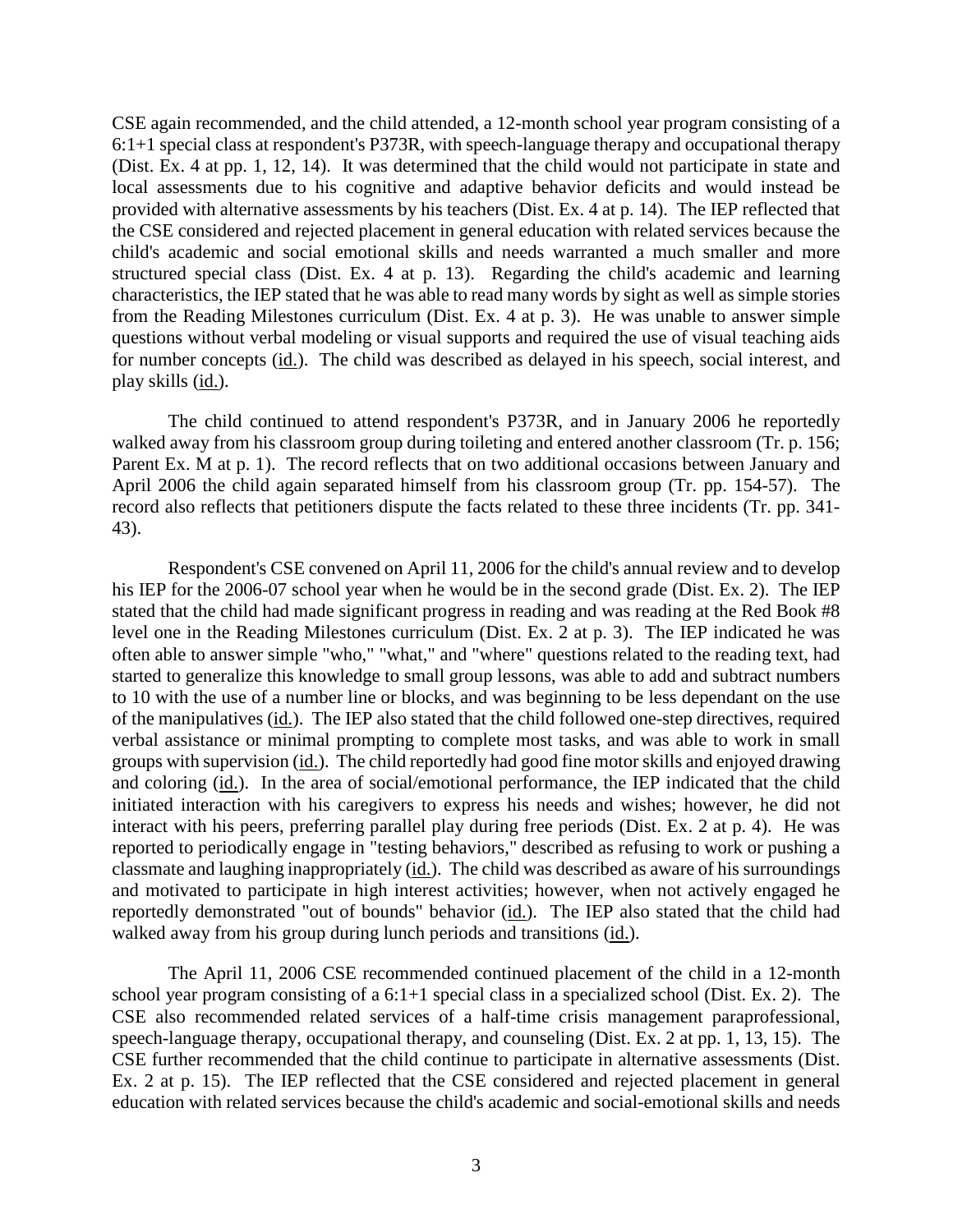warranted a much smaller and more structured special class (Dist. Ex. 2 at p. 14). The proposed IEP contained goals and corresponding objectives to address the child's maladaptive behaviors and his needs in attending, language and communication, reading, and sensory motor and perceptual skills (Dist. Ex. 2 at pp. 6-12).

The half-time crisis management paraprofessional and counseling services were initiated on April 24, 2006, and no further incidents of the child walking away from the classroom group occurred for the remainder of the school year (Tr. p. 174; Dist. Exs. 2 at p. 2; 3 at pp. 1-2).

The child's end of the year report card indicated that he demonstrated progress in his attending skills and behavior, use of the computer, social studies concepts, science concepts, and art skills (Parent Ex. H at p. 1). The child consistently exhibited the skills expected for first grade children in science and art (id.). All other skills and behaviors were below the expected standard (id.). Teacher comments indicated that the child was successful when he was focused and willing to work, and that his "out of bounds" behavior had improved in the spring term (Parent Ex. H at p. 2). He continued to need assistance developing play skills and maintaining focus during structured work times (id.).

By letter dated June 20, 2006 petitioners notified respondent that they were unilaterally placing their son at Seton effective July 1, 2006 and requested a related services authorization for counseling (Parent Ex. O at p. 1).

Petitioners filed a due process complaint on July 6, 2006, asserting that respondent "did not provide their son with an education that was challenging or appropriate" for his abilities (Parent Ex. O at p. 4). An impartial hearing convened on October 13, 2006 and was completed on November 30, 2006 after two days of testimony. The impartial hearing officer rendered her decision on December 29, 2006. She determined that respondent failed to offer petitioners' son a free appropriate public education (FAPE),<sup>1</sup> petitioners' private placement was inappropriate, and therefore they were not entitled to tuition reimbursement.

On appeal, petitioners assert that the impartial hearing officer erred when she determined that they failed to demonstrate that Seton was an appropriate placement for their son and that they were not entitled to tuition reimbursement. They request that a State Review Officer grant tuition reimbursement for the cost of Seton for the 2006-07 school year.

Respondent does not appeal the impartial hearing officer's determination that it failed to offer a FAPE to petitioners' son. Respondent asserts only that petitioners failed to demonstrate

(20 U.S.C. § 1401[9]).

 $<sup>1</sup>$  The term "free appropriate public education" means special education and related services that--</sup>

<sup>(</sup>A) have been provided at public expense, under public supervision and direction, and without charge;

<sup>(</sup>B) meet the standards of the State educational agency;

<sup>(</sup>C) include an appropriate preschool, elementary school, or secondary school education in the State involved; and

<sup>(</sup>D) are provided in conformity with the individualized education program required under section 1414(d) of this title.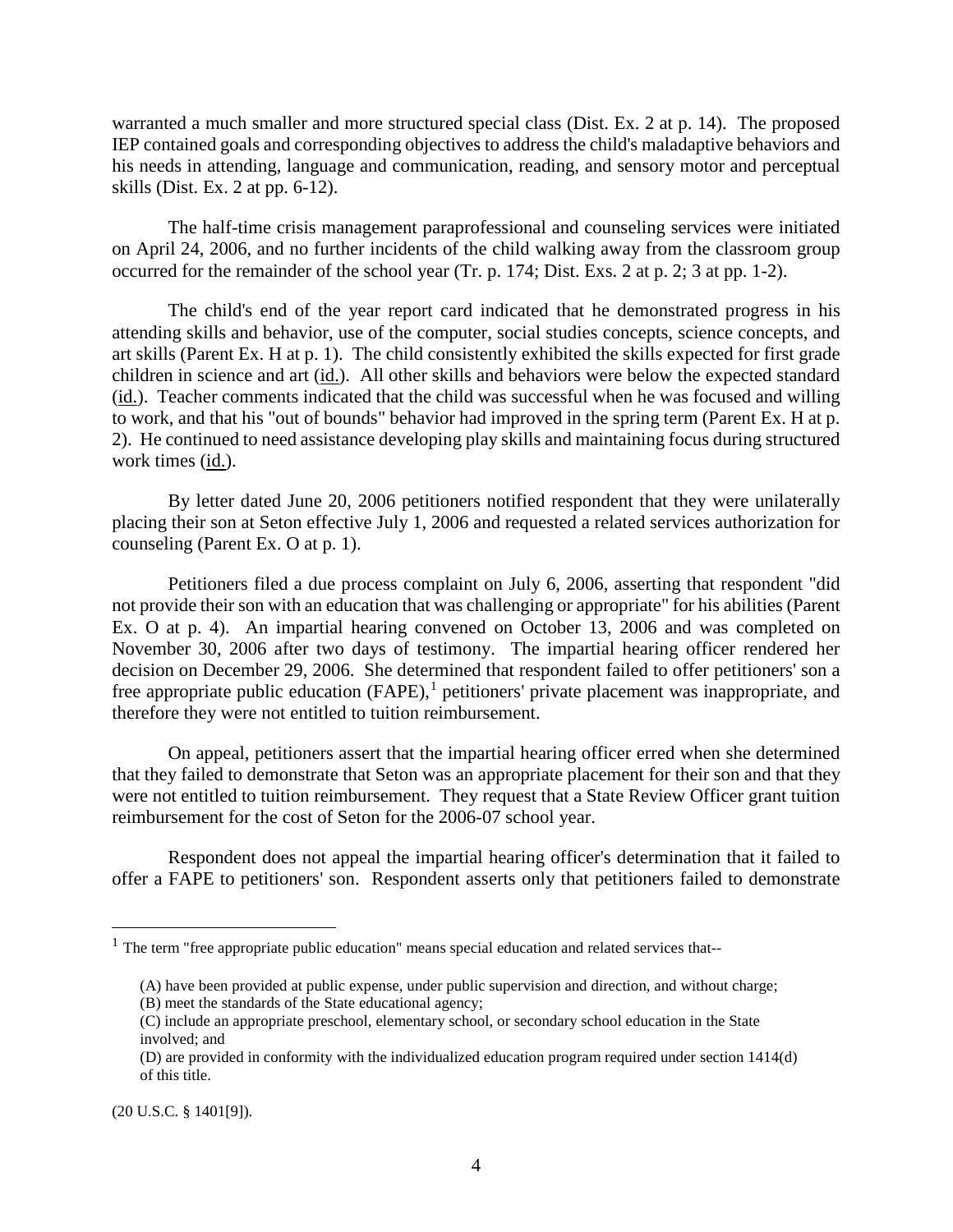that Seton was an appropriate placement for their son. Respondent requests that a State Review Officer dismiss the petition in its entirety.

The central purpose of the Individuals with Disabilities Education Act (IDEA) (20 U.S.C. §§ 1400-1482)<sup>2</sup> is to ensure that students with disabilities have available to them a FAPE (20 U.S.C. § 1400[d][1][A]; see Schaffer v. Weast, 126 S. Ct. 528, 531 [2005]; Bd. of Educ. v. Rowley, 458 U.S. 176, 179-81, 200-01 [1982]; Frank G. v. Bd. of Educ., 459 F.3d 356, 371 [2d Cir. 2006]). A FAPE includes special education and related services designed to meet the student's unique needs, provided in conformity with a written IEP (20 U.S.C. § 1401[9][D]; 34 C.F.R. § 300.17;<sup>3</sup> see 20 U.S.C. § 1414[d]; 34 C.F.R. § 300.22). A FAPE is offered to a student when (a) the board of education complies with the procedural requirements set forth in the IDEA, and (b) the IEP developed by its CSE through the IDEA's procedures is reasonably calculated to enable the student to receive educational benefits (Rowley, 458 U.S. at 206-07; Cerra v. Pawling Cent. Sch. Dist., 427 F.3d 186, 192). While school districts are required to comply with all IDEA procedures, not all procedural errors render an IEP legally inadequate under the IDEA (see Grim v. Rhinebeck Cent. Sch. Dist., 346 F.3d 377, 381 [2d Cir. 2003]; Perricelli v. Carmel Cent. Sch. Dist., 2007 WL 465211, at \*10 [S.D.N.Y. Feb. 9, 2007]). Under the IDEA, if a procedural violation is alleged, an administrative officer may find that a child did not receive a FAPE only if the procedural inadequacies (a) impeded the child's right to a FAPE, (b) significantly impeded the parents' opportunity to participate in the decision-making process regarding the provision of a FAPE to the child, or (c) caused a deprivation of educational benefits (20 U.S.C. § 1415[f][3][E][ii]; see 34 C.F.R. § 300.513[a][2]; Matrejek v. Brewster Cent. Sch. Dist., 2007 WL 210093, at \*2 [S.D.N.Y. Jan. 9, 2007]). Also, an impartial hearing officer is not precluded from ordering a school district to comply with IDEA procedural requirements (20 U.S.C. § 1415[f][3][E][iii]).

The Second Circuit has determined that "a school district fulfills its substantive obligations under the IDEA if it provides an IEP that is 'likely to produce progress, not regression'" and if the IEP affords the student with an opportunity greater than mere "trivial advancement" (Cerra, 427 F.3d at 195, quoting Walczak v. Florida Union Free Sch. Dist., 142 F.3d 119, 130 [2d Cir. 1998]), in other words, is likely to provide some "meaningful" benefit (Mrs. B. v. Milford Bd. of Educ., 103 F.3d 1114, 1120 [2d Cir. 1997]). The IDEA, however, does not require school districts to develop IEPs that maximize the potential of a student with a disability (Rowley, 458 U.S. at 197 n.21, 199; see Grim, 346 F.3d at 379; Walczak, 142 F.3d at 132). The student's recommended program must also be provided in the least restrictive environment (LRE) (20 U.S.C. § 1412[a][5][A]; 34 C.F.R. §§ 300.114[a][2], 300.116; 8 NYCRR 200.6[a][1]; see Walczak, 142

 <sup>2</sup> The Individuals with Disabilities Education Act was amended by Congress on December 3, 2004, with the amendments becoming effective on July 1, 2005 (see Individuals with Disabilities Education Improvement Act of 2004 (IDEA 2004), Pub. L. No. 108-446, 118 Stat. 2647). As the relevant events in the instant appeal took place after the effective date of the 2004 amendments, the provisions of IDEA 2004 apply and the citations contained in this decision are to the newly amended statute.

<sup>&</sup>lt;sup>3</sup> The Code of Federal Regulations (34 C.F.R. Parts 300 and 301) has been amended to implement changes made to the Individuals with Disabilities Education Act, as amended by the Individuals with Disabilities Education Improvement Act of 2004. The amended regulations became effective October 13, 2006. In this case, none of the new provisions contained in the amended regulations are applicable because all the relevant events occurred prior to the effective date of the new regulations. However, for convenience, citations herein refer to the regulations as amended because the regulations have been reorganized and renumbered.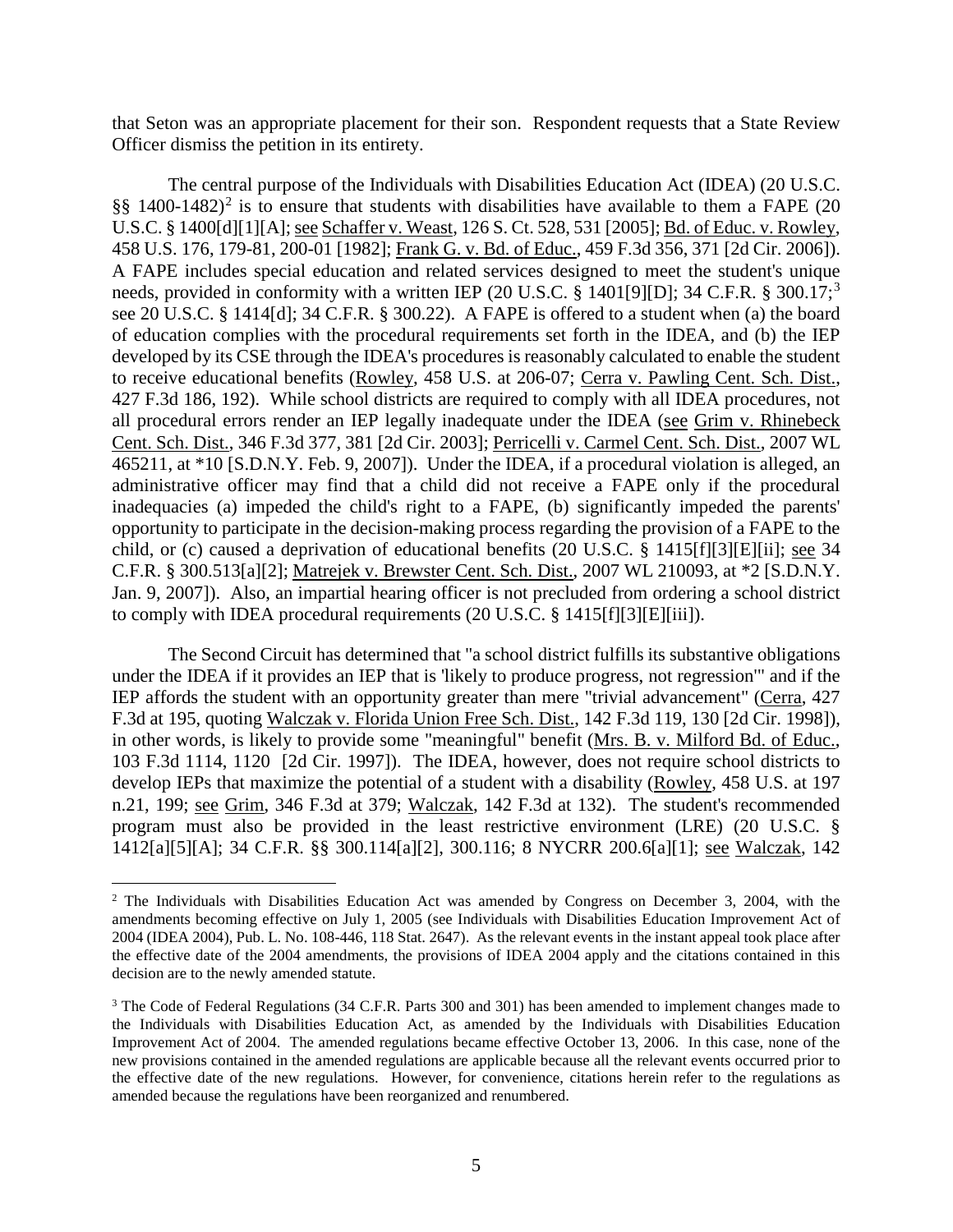F.3d at 132). The LRE has been described as "one that, to the greatest extent possible, satisfactorily educates disabled children together with children who are not disabled, in the same school the disabled child would attend if the child were not disabled" (Carlisle Area Sch. v. Scott P., 62 F.3d 520, 535 [3d Cir. 1995]).

A board of education may be required to reimburse parents for their expenditures for private educational services obtained for a student by his or her parents, if the services offered by the board of education were inadequate or inappropriate, the services selected by the parents were appropriate, and equitable considerations support the parent's claim (Sch. Comm. of Burlington v. Dep't of Educ., 471 U.S. 359 [1985]; Florence County Sch. Dist. Four v. Carter, 510 U.S. 7 [1993]; Cerra, 427 F.3d at, 192). In Burlington, the Court found that Congress intended retroactive reimbursement to parents by school officials as an available remedy in a proper case under the IDEA (Burlington, 471 U.S. at 370-71). "Reimbursement merely requires [a district] to belatedly pay expenses that it should have paid all along and would have borne in the first instance had it developed a proper IEP" (Burlington, 471 U.S. at 370-71; see 20 U.S.C. § 1412[a][10][C][ii]; 34 C.F.R. § 300.148[c]).

The burden of persuasion in an administrative hearing challenging an IEP is on the party seeking relief (see Schaffer, 126 S. Ct. at 537 [finding it improper under the IDEA to assume that every IEP is invalid until the school district demonstrates that it is not]).

The first step in a reimbursement case, the determination of whether the district offered a FAPE to the student (see Mrs. C. v. Voluntown, 226 F.3d 60, 66 [2d Cir. 2000]), need not be discussed in this case because respondent did not appeal the impartial hearing officer's determination that FAPE was not offered. An impartial hearing officer's decision is final and binding upon the parties unless appealed to a State Review Officer (34 C.F.R. § 300.514[a]; 8 NYCRR 200.5[k]; Application of a Child Suspected of Having a Disability, Appeal No. 06-092; Application of a Child with a Disability, Appeal No. 04-024; Application of a Child with a Disability, Appeal No. 03-108; Application of a Child with a Disability, Appeal No. 02-100; Application of a Child with a Disability, Appeal No. 02-073). Therefore, petitioner has met the first Burlington/Carter criterion.

Turning to the second prong of the Burlington/Carter analysis, it must be decided whether petitioners have met their burden of demonstrating that the services provided to the child by Seton for the 2006-07 school year were appropriate (M.S. v. Bd. of Educ., 231 F.3d 96, 104 [2d Cir. 2000], cert denied, 532 U.S. 942, 121 S. Ct. 1403, 149 L.Ed.2d 346 [2001]; Application of a Child with a Disability, Appeal No. 02-111; Application of a Child with a Disability, Appeal No. 95-57). In order to meet that burden, petitioners must show that Seton offered an educational program which met their son's special education needs (Burlington, 471 U.S. at 370; M.S., 231 F.3d at 104- 05; Application of a Child with a Disability, Appeal No. 02-111). "The test for the parents' private placement is that it is appropriate, not that it is perfect" (Matrejek v. Brewster Cent. School Dist., 2007 WL 210093, at \*3 [S.D.N.Y. Jan. 9, 2007], citing M.S., 231 F.3d at 105. The private school need not employ certified special education teachers, nor have its own IEP for the student (Application of a Child with a Disability, Appeal No. 02-111). While parents are not held as strictly to the standard of placement in the LRE as school districts, the restrictiveness of the parental placement may be considered in determining whether the parents are entitled to an award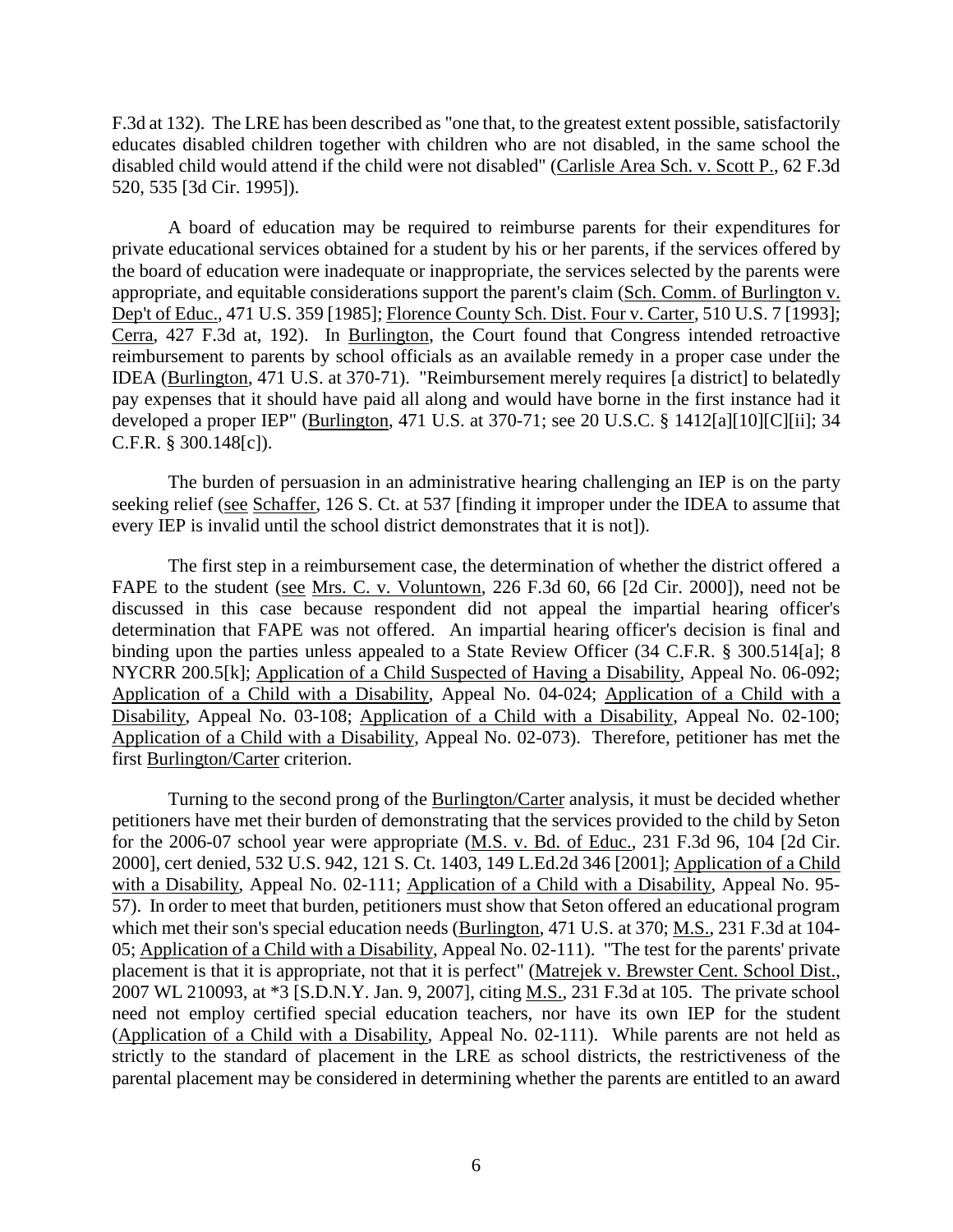of tuition reimbursement (M.S., 231 F.3d at 105; Rafferty v. Cranston Pub. Sch. Comm., 315 F.3d 21, 26-27 [1st Cir. 2002]).

The executive director of Seton testified that the program is a program for school-aged children on the autism spectrum (Tr. p. 64). The program enrolls a maximum of six children and is staffed by a teacher, an assistant teacher, and "floaters" (Tr. pp. 64, 66). The program was started in September 2005 and had one child enrolled during the 2005-06 school year (Tr. p. 75). At the time of the impartial hearing, the program had four students enrolled, including petitioners' son, one of whom was not attending due to medical problems (Tr. p. 64).

The record shows that the child has language, sensory motor, and perceptual deficits that affect his attention, behavior, communication, academic skills, and social skills (Dist. Ex. 2 at pp. 3, 4, 12). The Seton program does not offer speech-language therapy, occupational therapy or counseling (Tr. p. 74). I note that petitioners' child receives private speech-language therapy and private counseling paid for by respondent through a related services authorization (RSA), as well as private speech therapy paid for by petitioners (Tr. pp. 350-52, 353). At the time of the impartial hearing he was not receiving occupational therapy, although the record reflects that petitioners have requested an RSA for occupational therapy (Tr. p. 349-350). The program's executive director also testified that Seton does not adhere to any specific instructional methodology for children with autism, but that an applied behavior analysis (ABA) approach is used if appropriate (Tr. p. 72). The direct supervisor of the Seton program testified that the criteria for determining use of ABA strategies with a child is based on whether the child comes in to the program having been taught that way, and if so, Seton would continue the use of the methodology (Tr. p. 116). The direct supervisor of the program testified that the program employs a "generalized teaching" methodology in the classroom, which she described as learning through games and activities as well as use of structured lessons on academics (id.). The classroom teacher testified that she does "a little bit" of discrete trial training with the children, but she does not collect data (Tr. pp. 325- 26).

The child was accepted for enrollment in the Seton Program following a full day visit to the classroom in May 2006 (Tr. pp. 81, 356, 360). Both the classroom teacher and the direct supervisor of the program testified that no formal evaluation, screening instrument, or rating scale was used to determine the child's appropriateness for the classroom (Tr. pp. 92-93; 324). The direct supervisor testified that the classroom teacher used the Brigance as a reference; however, the teacher did not complete the protocol, calculate scores, or use the Brigance as a direct evaluation tool (Tr. pp. 92-93). The classroom teacher testified that she made sure the child could speak, she "saw how his emotions were," and she gave him some math and reading from the Reading Milestones curriculum (Tr. p. 324). She was unable to state the criteria for admission into the Seton Program (id.).

The child's classroom teacher at Seton testified that the children begin the school day with one-to-one instruction in the Reading Milestones curriculum (Tr. p. 310). Floater teacher aides work individually with the children for one hour with oversight by the classroom teacher (Tr. pp. 105-06, 312; Parent Ex. W at p. 17). The children participate in a daily morning circle at which time they practice their prayers, calendar skills, and telling time (Tr. p. 311; Parent Ex. W at p. 17). The classroom teacher testified that she incorporates individual goals for each child, such as eye contact and speaking in full sentences, within the circle activity (Tr. p. 310). Math instruction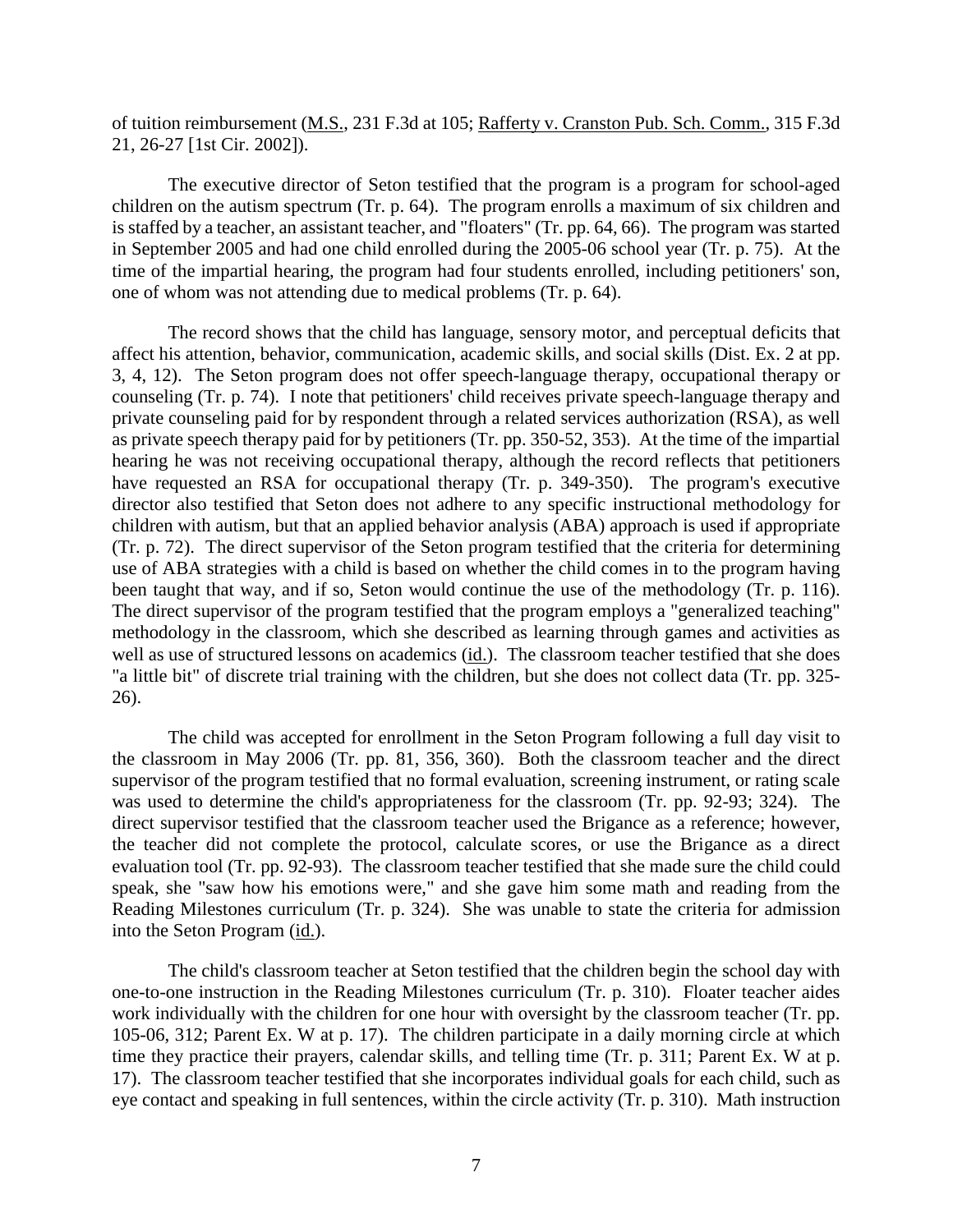occurs daily, but gym, social studies, health and safety, computers, science, and art are rotated through the week (Tr. p. 311; Parent Ex. W at p. 17). She also testified that approximately 40 minutes per week is spent on religious education, consisting of approximately 8 minutes per day during morning circle in addition to one half hour per week and "every now and then I will incorporate it in … depending on the holidays" (Tr. pp. 328-330; Parent Ex. W at p. 17).

I am not persuaded by the record before me that Seton is appropriate to meet the special education needs of petitioners' child. The child has a history of difficulty in social skills and initiating social interaction with his peers, of exhibiting inappropriate behavior, and of inattentiveness (Parent Exs. N at p. 4; M at pp. 4, 6, 7, 10; Z at p. 3; Dist. Exs. 2 at p. 4; 4 at p. 3; 6 at p. 2). Respondent's school psychologist, who had worked with the child for the prior two years, testified that it is important for petitioners' son to be in a class with children who are higher functioning than he is, as this type of grouping provides the child with good role models (Tr. pp. 300-01). He opined that the probability of petitioners' son following appropriate behaviors modeled by other children increased with more students in the class (Tr. p. 301). The record reflects that all three of the children in the Seton program exhibit maladaptive and self-stimulatory behaviors, as well as difficulty interacting with their peers (Parent Ex. U). According to Seton's class profile the child cries, bangs on the desk, and angrily gets upset when he is unable to express his wants or needs; does not interact with the other children during recess; hits classmates when he is unable to express himself; and exhibits self stimulatory behavior during circle time (Parent Ex. U at p. 1). The record contains insufficient evidence of the strategies employed by Seton to address his specific deficits in socialization, behavior, and attention. Moreover, the record reflects that the program does not offer speech-language therapy, occupational therapy or counseling and that the child is receiving these services at public expense (Tr. pp. 74, 349-52). In the absence of these related services, which are provided at public expense, the Seton program is unable to meet a significant portion of the child's identified needs. Even with these services, the program is not appropriate.

In support of their assertion that Seton is an appropriate placement for their son, the child's mother testified that the child has made progress since he started at Seton, especially academically (Tr. p. 356). She also testified that the child's level of work has improved, he is able to answer more questions, and he is now reading loudly (id.). She further testified that their son has made progress in his social skills as well (Tr. p. 367). They further testified that he has become more verbal with other children, he participated in games at his own birthday party, and he has started to develop a relationship with his sister (id.).

The child's classroom teacher testified that the child has made progress in the program at Seton (Tr. p. 317). She stated that he is speaking more, "has come far" academically, participates frequently throughout the school day, and can work independently (Tr. pp. 315, 317). She also testified that the child had not required development of a behavior plan nor had he wandered away from the group (Tr. pp. 315-16).

Although the record contains testimony that the child demonstrated progress at Seton, the record does not contain any objective evidence such as standardized test scores, progress reports, teacher reports, or any measurable data supporting the parents' and teacher's statements regarding the child's progress. The record also does not sufficiently demonstrate with any specificity that the child is progressing. For example, the child's teacher testified that he can work independently,